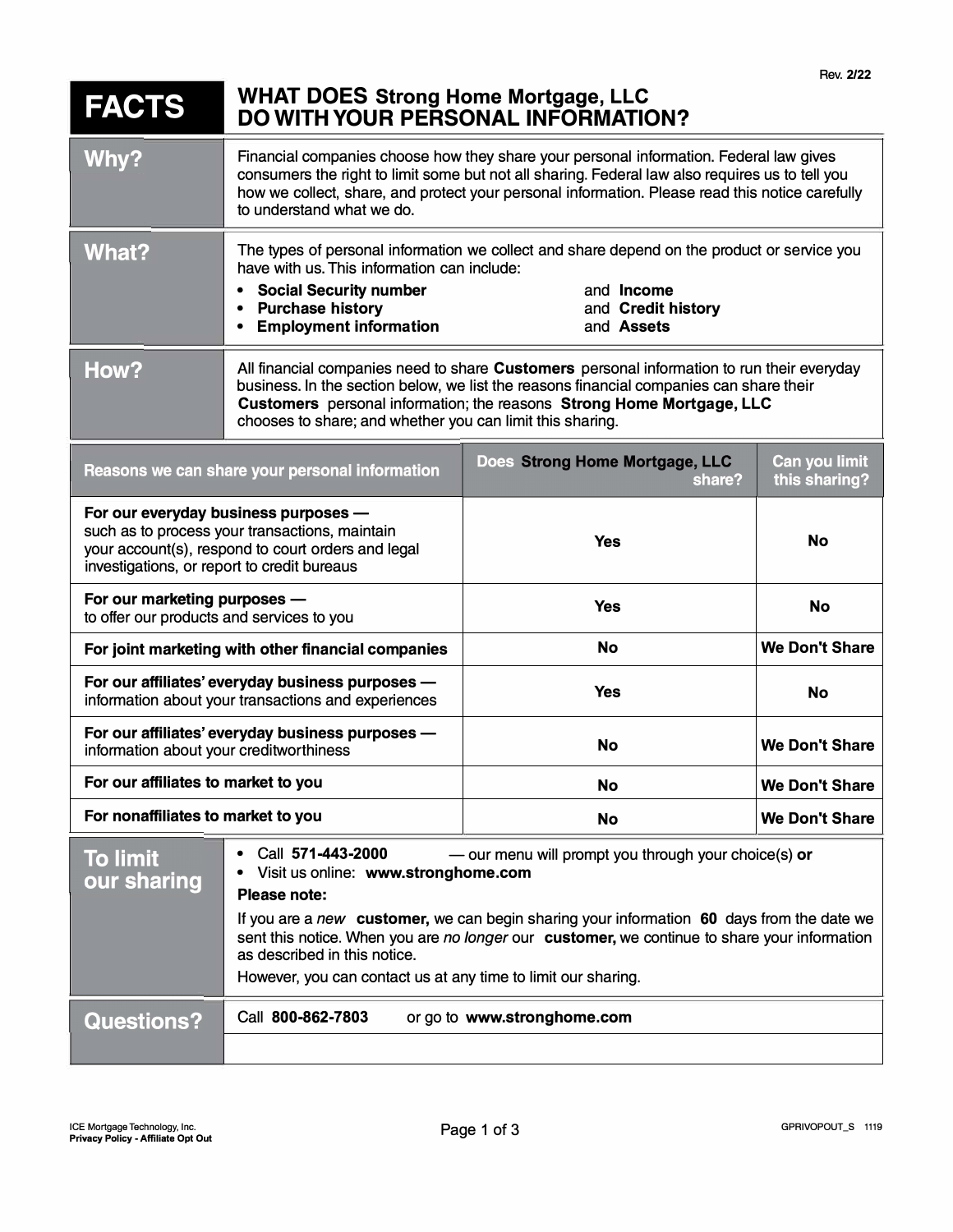| Who we are                                                                               |                                                                                                                                                                                                                    |  |  |
|------------------------------------------------------------------------------------------|--------------------------------------------------------------------------------------------------------------------------------------------------------------------------------------------------------------------|--|--|
| Who is providing this notice?                                                            | <b>Strong Home Mortgage, LLC</b>                                                                                                                                                                                   |  |  |
| What we do                                                                               |                                                                                                                                                                                                                    |  |  |
| How does Strong Home Mortgage, LLC<br>protect my personal information?                   | To protect your personal information from unauthorized access<br>and use, we use security measures that comply with federal law.<br>These measures include computer safeguards and secured files<br>and buildings. |  |  |
| How does Strong Home Mortgage, LLC<br>collect my personal information?                   | We collect your personal information, for example, when you                                                                                                                                                        |  |  |
|                                                                                          | Apply for a loan<br>or<br>$\bullet$<br>Give us your employment history<br>$\bullet$<br>or                                                                                                                          |  |  |
|                                                                                          | Give us your income information<br>$\bullet$<br>or                                                                                                                                                                 |  |  |
|                                                                                          | Give us your contact information<br>$\bullet$<br>or<br><b>Provide account information</b><br>$\bullet$                                                                                                             |  |  |
|                                                                                          | We also collect your personal information from others,                                                                                                                                                             |  |  |
|                                                                                          | such as credit bureaus, affiliates, or other companies                                                                                                                                                             |  |  |
| Why can't I limit all sharing?                                                           | Federal law gives you the right to limit only                                                                                                                                                                      |  |  |
|                                                                                          | sharing for affiliates' everyday business purposes -                                                                                                                                                               |  |  |
|                                                                                          | information about your creditworthiness<br>affiliates from using your information to market to you                                                                                                                 |  |  |
|                                                                                          | sharing for nonaffiliates to market to you                                                                                                                                                                         |  |  |
|                                                                                          | State laws and individual companies may give you additional<br>rights to limit sharing. See below for more on your rights<br>under state law.                                                                      |  |  |
| What happens when I limit sharing<br>for an account I hold jointly with<br>someone else? | Your choices will apply to everyone on your account -<br>unless you tell us otherwise                                                                                                                              |  |  |
| <b>Definitions</b>                                                                       |                                                                                                                                                                                                                    |  |  |
| <b>Affiliates</b>                                                                        | Companies related by common ownership or control. They can<br>be financial and nonfinancial companies.                                                                                                             |  |  |
|                                                                                          | • Our Affiliates include nonfinancial companies such as<br>Summit Title Resources, LLC                                                                                                                             |  |  |
| <b>Nonaffiliates</b>                                                                     | Companies not related by common ownership or control. They<br>can be financial and nonfinancial companies.                                                                                                         |  |  |
|                                                                                          | Strong Home Mortgage, LLC does not share with<br>nonaffiliates so they can market to you.                                                                                                                          |  |  |
| Joint marketing                                                                          | A formal agreement between nonaffiliated financial companies<br>that together market financial products or services to you.                                                                                        |  |  |
|                                                                                          | • Strong Home Mortgage, LLC does not jointly market.                                                                                                                                                               |  |  |
|                                                                                          |                                                                                                                                                                                                                    |  |  |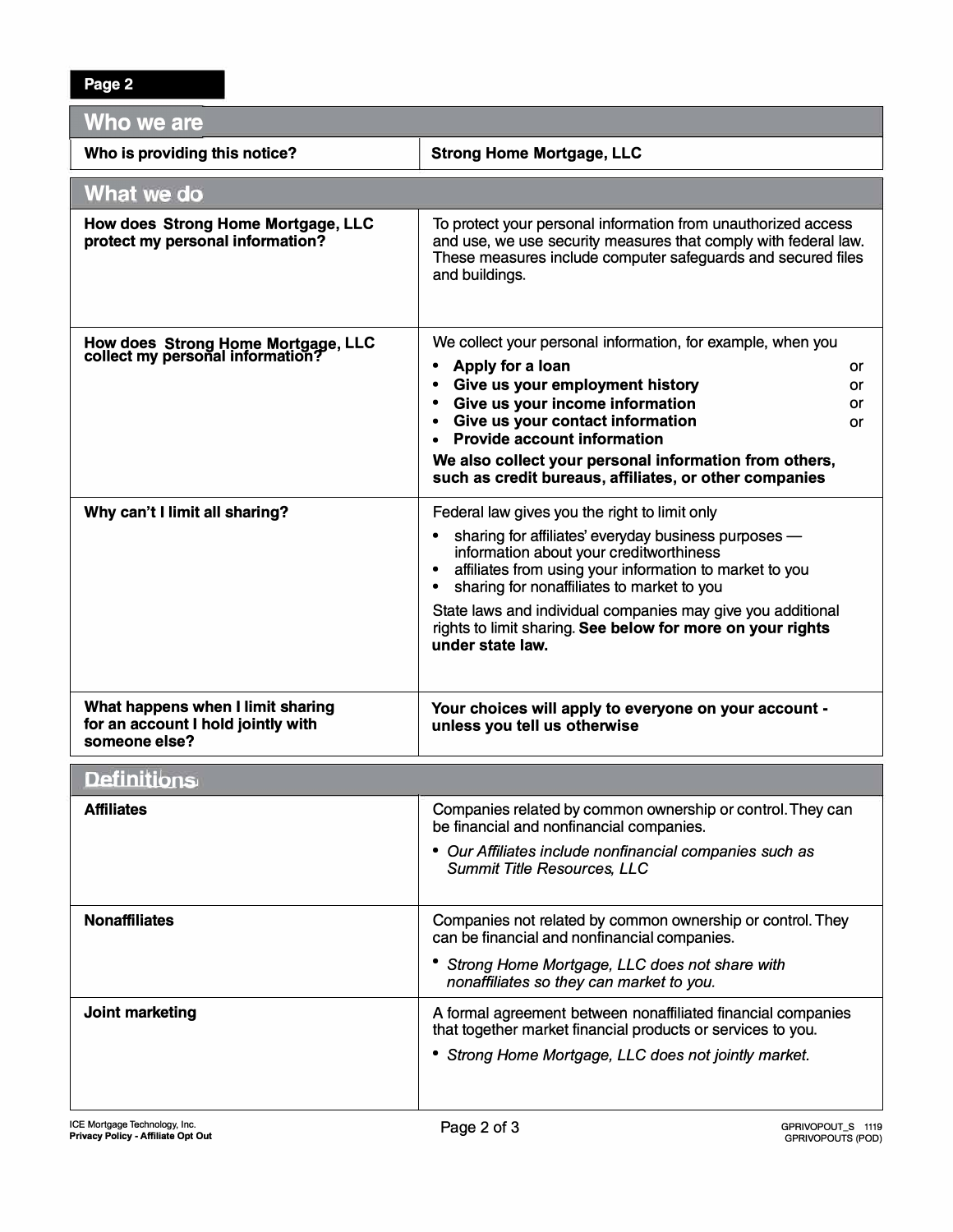## $^{\prime}$  important information

### **California Residents:**

**We will not share information we collect about you with companies outside of Strong Home Mortgage unless the law allows. We may share information for example, with your consent, to service your account or to report to credit bureaus. For more information, see also the separate California Consumer Privacy Notice on our website at www.stronghome.com/ccpa/privacy.** 

#### **Vermont Residents:**

**Under Vermont Law, we will not share information we collect about Vermont residents with non-Strong Home Mortgage, LLC entitites without your consent or unless the law allows. We also will not share your creditworthiness information with affiliates without your consent (this does not cover information about transactions or experiences, which may be shared with affiliates without consent).**